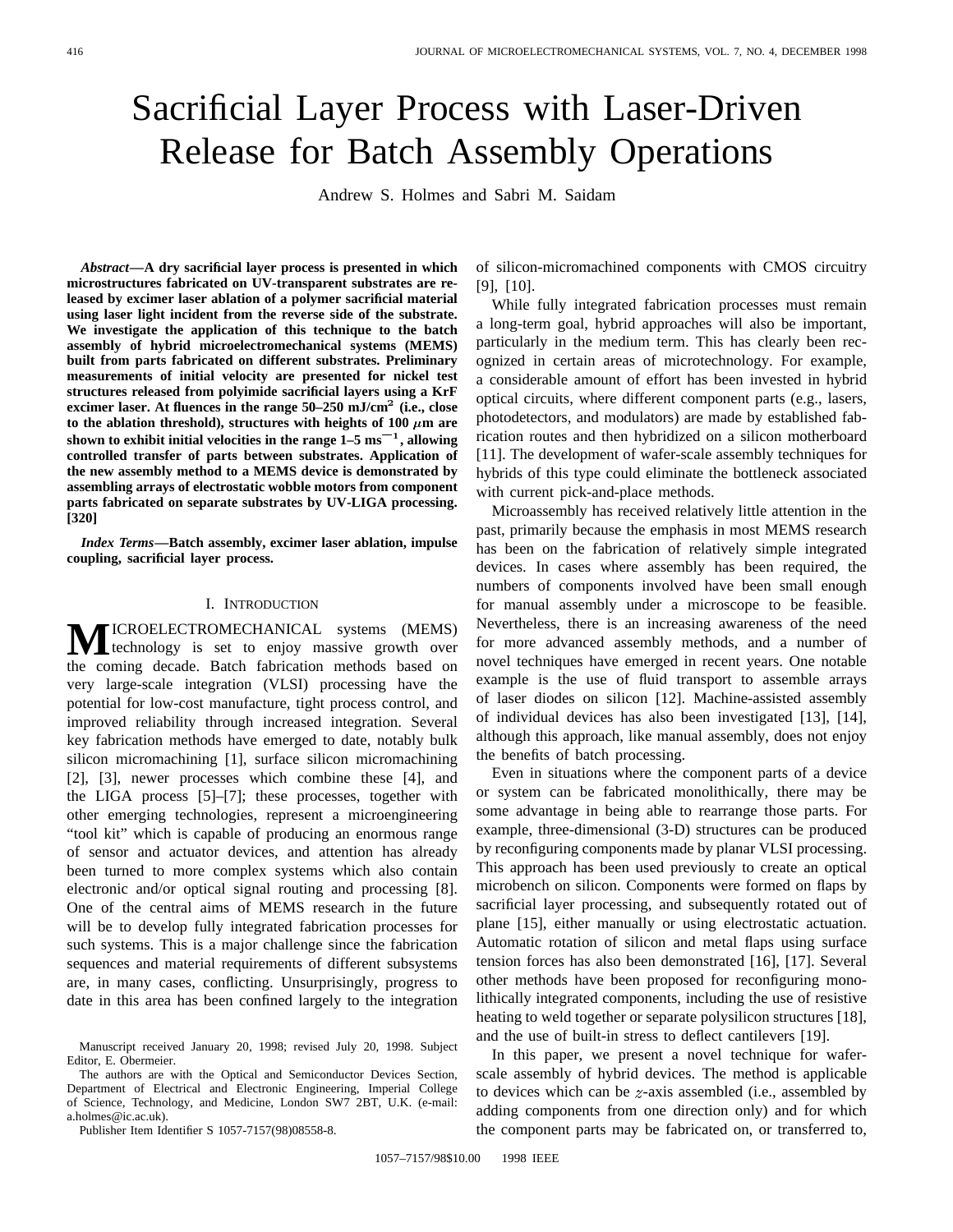

Fig. 1. Basic laser-assisted assembly process.

UV-transparent carriers with intermediate polymer sacrificial layers. Assembly is achieved by aligning each carrier in turn over an array of partially assembled devices and then illuminating the carrier from above with an intense pulse of UV radiation from an excimer laser, as shown in Fig. 1. Laser exposure causes a thin layer of polymer on the upper side of the sacrificial layer to vaporize by ablation [20], releasing the components.

A postassembly cleaning step is required to remove ablation debris from the final substrate and also any residual sacrificial material on the upper surfaces of the released components. Conventional oxygen plasma ashing may be used here, provided the assembled devices can withstand vacuum processing and are resistant to attack by the  $O_2$  plasma. Other steps such as bonding, which are beyond the scope of this paper, will also be required in general.

In situations where the components to be added are not on the same grid as the devices, individual components can be released by exposing the carrier through a mask. Serial assembly can then proceed by moving each device/component pair in turn into position beneath the mask opening and exposing. Even in this case, only one initial alignment step should be required provided the translation stages can position subsequent device/component pairs with sufficient accuracy by dead reckoning. Note that the mask used for selective release, or at least the CAD data which defines it, can be identical to that used in fabrication of the component. This mask can either be placed immediately over the carrier, or imaged onto the sacrificial layer using suitable projection optics [21]. In general, the latter option is preferable as propagation through the carrier does not lead to any loss of resolution by diffraction.

The proposed assembly method is strongly compatible with LIGA-derived fabrication processes since these allow the



Fig. 2. Sacrificial UV-LIGA process.

production of component parts directly on UV-transparent carriers with polymer sacrificial layers. This is true of all three major variants of LIGA, i.e., those in which the primary resist structures are formed by conventional UV lithography [22]–[25], deep plasma etching [26], [27], and excimer laser micromachining [28], [29]. In fact, other workers have previously demonstrated the fabrication of nickel structures on glass wafers with photoresist sacrificial layers by the UV lithography method [30], although wet chemical release was used in this case. Conventional X-ray LIGA can also produce metal structures on polymer sacrificial layers, although poor adhesion of the X-ray resist (usually cross-linked polymethylmethacrylate) can be a problem.

The remainder of this paper is organized as follows: in Section II, we describe a sacrificial UV-LIGA process for fabricating laser-releasable components. Sections III and IV, respectively, cover basic laser release experiments—aimed at establishing typical initial velocities for laser-released microstructures—and batch assembly demonstrations. Conclusions and suggestions for future work are contained in Section V.

# II. FABRICATION OF COMPONENT PARTS

All test structures used in this work were fabricated by the process shown in Fig. 2. Starting with a 3-in-diameter 1.5-mmthick fused silica wafer, a polymer sacrificial layer is deposited by spincoating, followed by a metal electroplating seed layer. Metal structures are then formed by UV lithography and electroforming, which may be repeated if necessary to produce multilevel structures. The process as shown cannot produce multilevel structures with overhanging features because there is no interlevel seed layer deposition step. However, such a step can be introduced if required [31]. Following the final electroforming step, the resist is removed and the exposed regions of the seed and sacrificial layers are etched away.

Two sacrificial layer materials were investigated: polyimide (Du Pont Pyralin, type PI2540) and optical photoresist (Shipley S1813). However, it was found in initial experiments that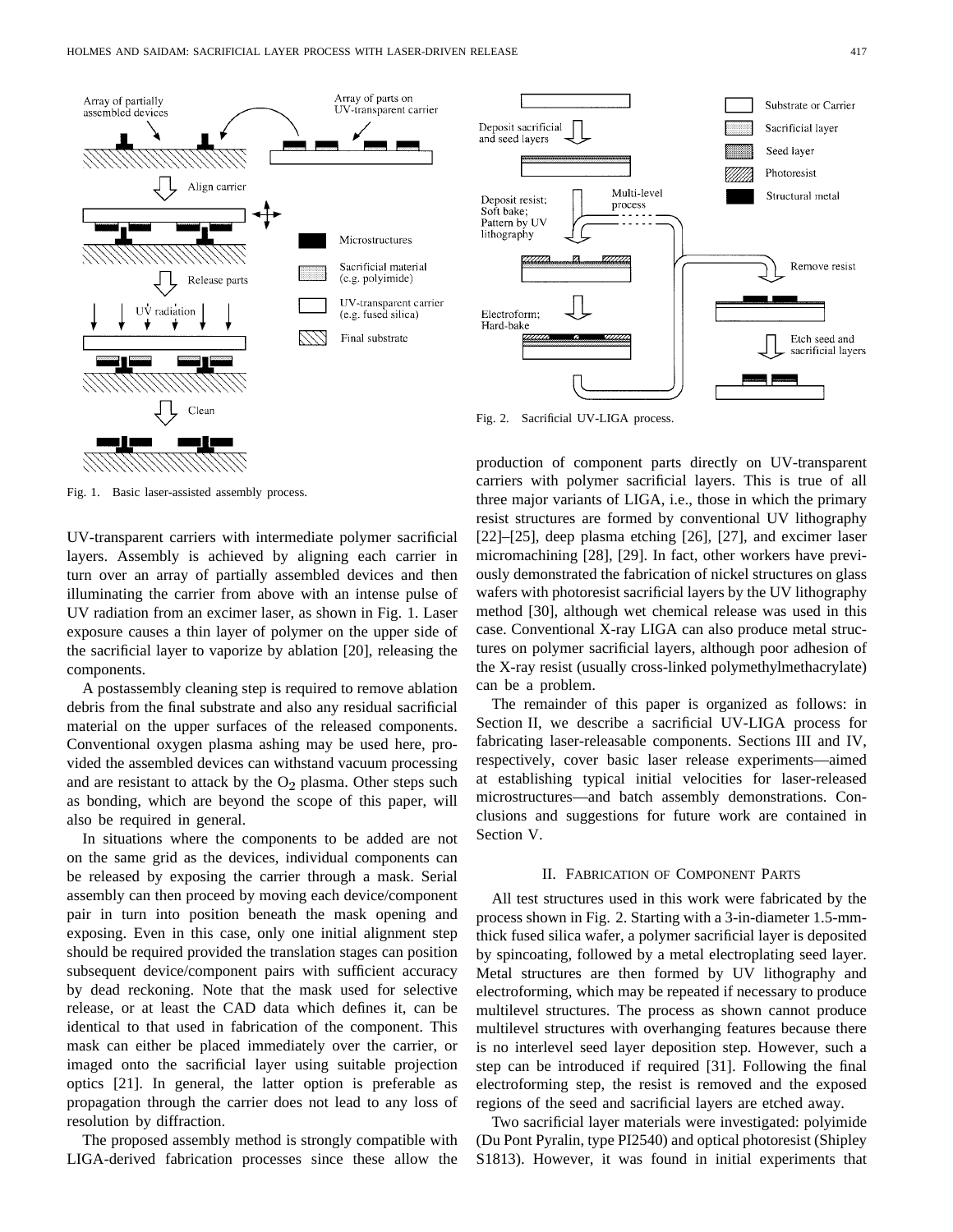deep ( $> 50 \mu m$ ) metal structures had a tendency to separate from photoresist sacrificial layers at the resist removal stage, probably as a result of penetration of the seed layer by the resist stripper, either through pin holes or defects arising from the electroforming process. This problem did not arise with polyimide, and, consequently, polyimide was used in all later experiments. A thickness of 3  $\mu$ m was used in most cases; this was well above the ablation depth per laser pulse  $(< 0.1 \mu m$ at  $100 \text{ mJ/cm}^2$  fluence), but thin enough to be removed easily by plasma etching after release. The polyimide was partially imidized after spincoating by baking at  $200^{\circ}$ C in air.

Three types of photoresist were used according to the layer thickness required: Shipley S1813 (up to 2  $\mu$ m), Hoechst AZ4562 (5–20  $\mu$ m), and Morton LM5000 dry film resist (above 20  $\mu$ m). In all cases, the electroformed metal was nickel and the seed material was copper  $(2000 \text{ Å}$  thick, evaporated or sputtered). Resist removal was performed using either acetone (for S1813 and AZ4562) or a commercial alkaline stripper (for LM5000); the exposed seed layer was removed using ISOFORM aluminum etch (a good selective etch for copper in the presence of nickel), and the exposed sacrificial material was stripped by reactive ion etching (RIE) (see Section IV).

# III. LASER-DRIVEN RELEASE EXPERIMENTS

Preliminary experiments were performed to establish typical values for the initial velocities of microstructures released from polymer sacrificial layers. Laser-driven release is essentially an explosive process in which the material ablated from the sacrificial layer expands and cools, imparting a mechanical impulse to the carrier and the released part. This so-called impulse-coupling phenomenon has been studied extensively in the past by other workers, both experimentally and on a theoretical basis (see, for example, [32] and [33]), and two important regimes have been identified: "normal ablation," where the ablative target is in a vacuum or a gaseous ambient, and "confined ablation," where the target is covered by a transparent overlay [34]–[36]. The latter closely resembles the situation arising in laser-driven release.

Measurements of initial velocity were made for nickel structures released from silica carriers with polyimide sacrificial layers, using the apparatus shown in Fig. 3. Individual structures were released into a vertical tube by exposure to single pulses from a KrF excimer laser (Lumonics, type TE-861M-4) and their times of flight over a distance of 7 cm were measured using a search coil; the values obtained were converted to initial velocities, with correction for gravitational acceleration. The structures used were  $2 \times 2$ -mm square pads with heights of 50–200  $\mu$ m. The laser fluence was adjusted by moving the focusing lens and/or inserting an attenuator and measured on a pulse-by-pulse basis using a monitor photodiode; the latter was calibrated prior to the experiment against an energy meter placed after the final aperture. The tube was evacuated to 10 mbar to reduce the effects of air resistance.

Fig. 4 shows the measured variation of initial velocity with laser fluence for structures with heights of 100  $\mu$ m. The initial velocity rises relatively steeply with fluence above the ablation



Fig. 3. Experimental setup for initial velocity measurements.

threshold, tending to level out at higher fluences. This is broadly consistent with a simple model based on energy and momentum conservation, which was used by Fabbro *et al.* in [35]. Assuming some fraction  $\eta$  of the available laser energy is converted to kinetic energy of the released component and the carrier, then we have

$$
2\eta(E - E_T) = m_1 V_1^2 + m_2 V_2^2, \qquad E > E_T \qquad (1)
$$
  

$$
m_1 V_1 = m_2 V_2 = J \qquad (2)
$$

$$
m_1v_1 - m_2v_2 = 0 \tag{2}
$$

where  $m_1$  and  $m_2$  are the masses (per unit area) of the released component and carrier, respectively,  $V_1$  and  $V_2$  are the corresponding velocities of separation,  $J$  is the mechanical impulse imparted, and  $E$  is the laser fluence. In (1), we are assuming that only the excess fluence above the ablation threshold  $E_T$  can contribute to impulse coupling; this is consistent with thermal coupling measurements [37] which indicate that the thermal load on a polyimide target remains roughly constant above the ablation threshold. The initial velocity of the released component is then given by

$$
V_1 \approx [2\eta (E - E_T)/m_1]^{1/2} \tag{3}
$$

where we have assumed  $m_1 \ll m_2$ . The solid line in Fig. 4 is the variation of  $V_1$  predicted by (3), assuming  $E_T \approx 35$ mJ/cm<sup>2</sup> (after [37]) and with  $\eta = 0.42\%$ .

While  $(3)$  is reasonably consistent with experimental observations, it should be viewed with some caution since there is no reason to suppose that the energy conversion efficiency  $\eta$ will be constant over a wide range of fluences. Acceleration of the released part competes with numerous other processes, including heating of the released part and carrier, heat of vaporization, and lateral expansion of the ablation products [35]; the effects of these processes on the impulse coupling efficiency at fluences close to the ablation threshold are not yet known in detail. All we can say with certainty is that the kinetic energy of the released part accounts for only a tiny fraction of the incident laser energy, most of which is lost to other processes.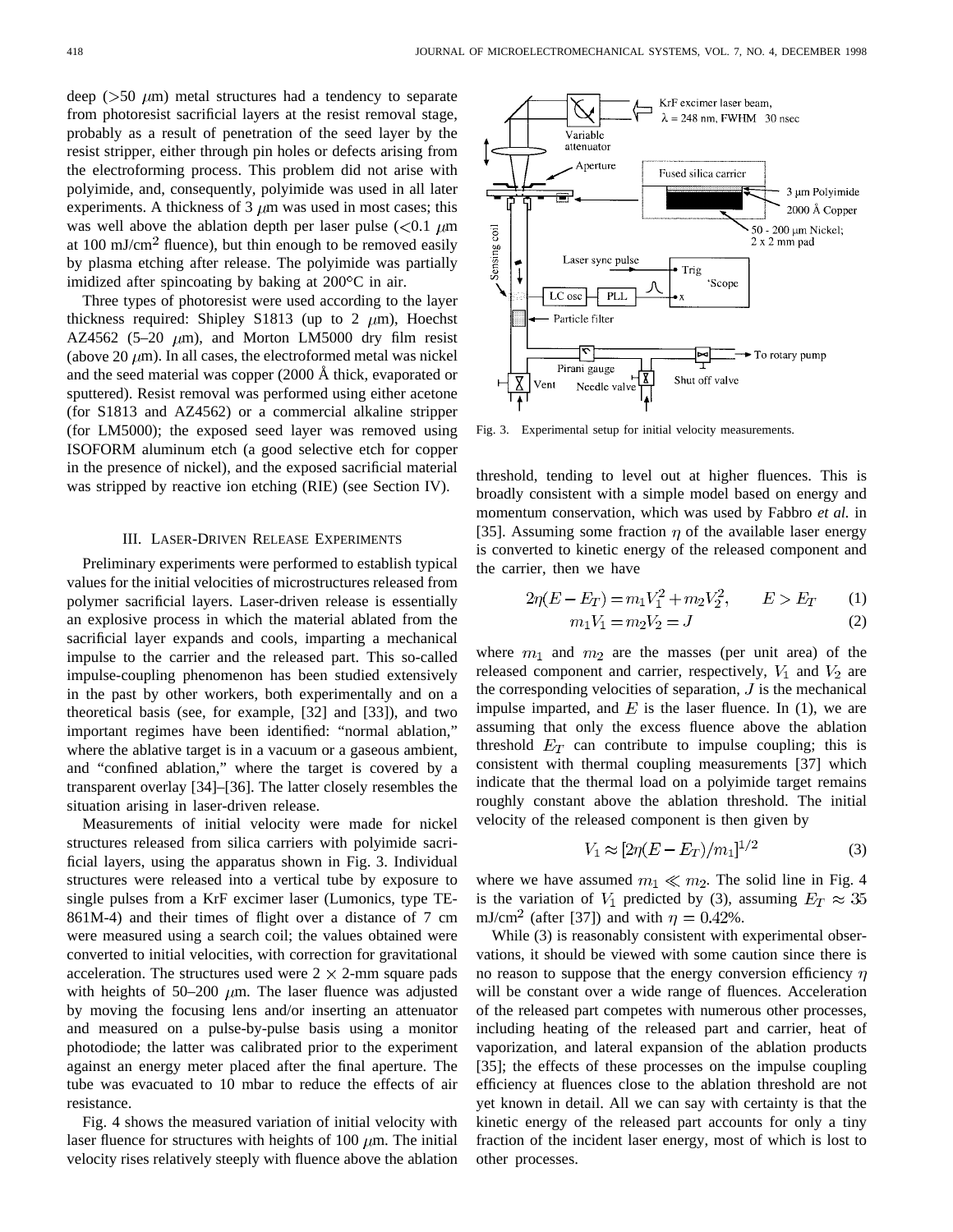

Fig. 4. Measured variation of initial velocity with laser fluence at 248-nm wavelength for 100- $\mu$ m-high nickel structures released from 3- $\mu$ m-thick polyimide sacrificial layers. Solid line is (3) with  $E_T = 35$  mJ/cm<sup>2</sup>,  $\eta = 0.42\%$ .

From the initial velocities in Fig. 4, we may also conclude that, in the absence of air resistance and for the fluence range shown, gravitational acceleration will have a negligible effect on the transit time of the released component between carrier and substrate. We can tentatively extend the results to thinner components by assuming that the conversion efficiency  $\eta$ depends only on fluence. In this case, the initial velocity should be inversely proportional to the square root of the component height h. Thus, at  $E = 100$  mJ/cm<sup>2</sup>, we would expect the initial velocity to vary from around 2 ms<sup>-1</sup> at  $h = 100 \ \mu m$  to 20 ms<sup>-1</sup> at  $h = 1 \mu$ m, corresponding to transit times over a 100- $\mu$ m gap of between 5 and 50  $\mu$ s. These values are small compared to the equivalent transit time under freefall from rest, which is 4.5 ms.

A key question from the point of view of the overall viability of the process is whether the kinetic energy generated on laser release can be dissipated without damage being incurred by the released component and/or the final substrate through plastic deformation. Assuming the component strikes the final substrate with velocity  $V_1$  and all of its kinetic energy is converted to compressive strain within the component itself, then the resulting local strain will be at least of order  $\varepsilon =$  $V_1(\rho/Y)^{\frac{1}{2}}$ , where  $\rho$  and Y are the density and Young's modulus of the component, respectively. For a nickel structure  $(\rho = 8.9 \times 10^3 \text{ kgm}^{-3}, Y \approx 200 \text{ GPa})$  with  $V_1 = 2 \text{ ms}^{-1}$ , this yields  $\varepsilon \approx 0.04\%$ , which is not far below the elastic limit. This suggests that in developing the process we should look for ways to reduce the initial velocities from their current values.

One important factor we have neglected in the previous discussion is air resistance. In practical assembly situations, where components are transferred between two wafers in close proximity, squeeze-film effects may provide a mechanism for absorbing a significant fraction of the kinetic energy. We have yet to investigate this aspect in detail.

#### IV. BATCH ASSEMBLY DEMONSTRATIONS

Assembly experiments were carried out using a purposebuilt alignment and exposure rig, which is shown schematically in Fig. 5. The carrier (upper wafer) and the final substrate (lower wafer) are held on annular vacuum chucks and viewed



Fig. 5. Experimental setup for laser-assisted assembly experiments.



Fig. 6. Demonstration of laser-assisted assembly using nickel pads and frames showing CCD camera images of a  $4 \times 4$  array (100- $\mu$ m pads) at various stages of assembly: I) Prealigned—wafers at large separation with all four pads on upper wafer. II) Aligned—wafers in proximity and ready for exposure. III) Exposed—two pads now on lower. IV) Separated—upper wafer moved away.

from beneath by a microscope attached to a CCD camera. The wafers are aligned by means of manual X, Y, and  $\Theta z$ micropositioners and then brought into proximity by inflating a bellows between the upper chuck and the outer frame, with spacers being used to establish a well-defined proximity gap. This arrangement can routinely achieve alignment accuracies of 3–5  $\mu$ m. The entire rig is mounted on a motorized  $X-Y$ stage, allowing step-and-repeat assembly operations under control of a personal computer.

For an initial batch assembly demonstration, pairs of silica wafers were prepared with arrays of square pads on one wafer and complementary "frames" on the other, i.e., larger pads with square cutouts. The pads had side lengths in the range 10–500  $\mu$ m, and the pad-frame clearance was varied from 2 to 25  $\mu$ m; all structures were 15  $\mu$ m high. Fig. 6 shows the CCD camera image for an array of four  $100-\mu m$  pads at various stages of the assembly process.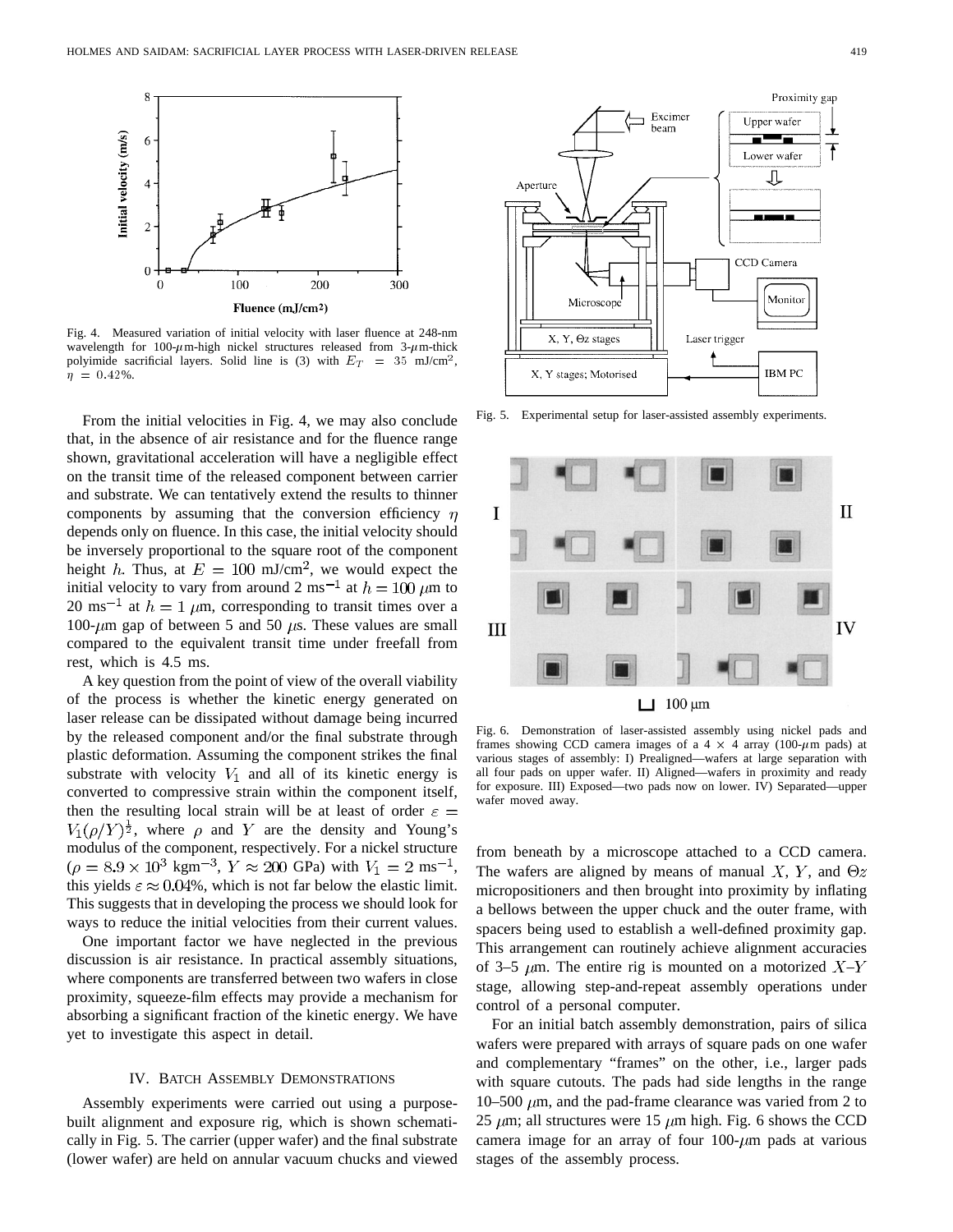

 $\qquad \qquad \textbf{(d)}$ 

Fig. 7. Laser-assembled wobble motor. (a) Structure and design parameters. (b) and (c) SEM images of stator and rotor prior to assembly. (d) Single laser-assembled device. (e) Four devices of different designs from an array of 16 laser-assembled by step-and-repeat with a single alignment operation.

From images III and IV, it is clear that the released structures have "walked" laterally and, in one case, also rotated during release. In fact, it was found generally that reliable transfer of pads into their associated frames occurred only when the proximity gap between the two wafers was less than the combined nickel height, with large and apparently random lateral displacements occurring at higher separations. This suggests that the inherent placement accuracy of laser release—that is, the placement accuracy in the absence of structural features to guide trajectory—may be limited. This aspect requires further investigation. In particular, the influences of fluence level, beam homogeneity, and ambient gas pressure are not yet known.

The structures shown in Fig. 6 form part of a larger array in which selected pads were released in step-and-repeat mode by exposing through a 500- $\mu$ m-diameter aperture. By removing the aperture, parallel release of groups of up to 50 structures was also demonstrated. The principle extends immediately to larger arrays, the maximum array size being limited by the laser pulse energy. For example, at the fluences used in the demonstration above ( $\approx$ 100 mJ/cm<sup>2</sup>), an excimer laser with a total energy per pulse of 1 J could release structures over an area of 10  $\text{cm}^2$  in a single pulse.

Residual sacrificial material on released test structures was removed by RIE in an Oxford plasma technology RIE80. A suitable process was first established using masked polyimide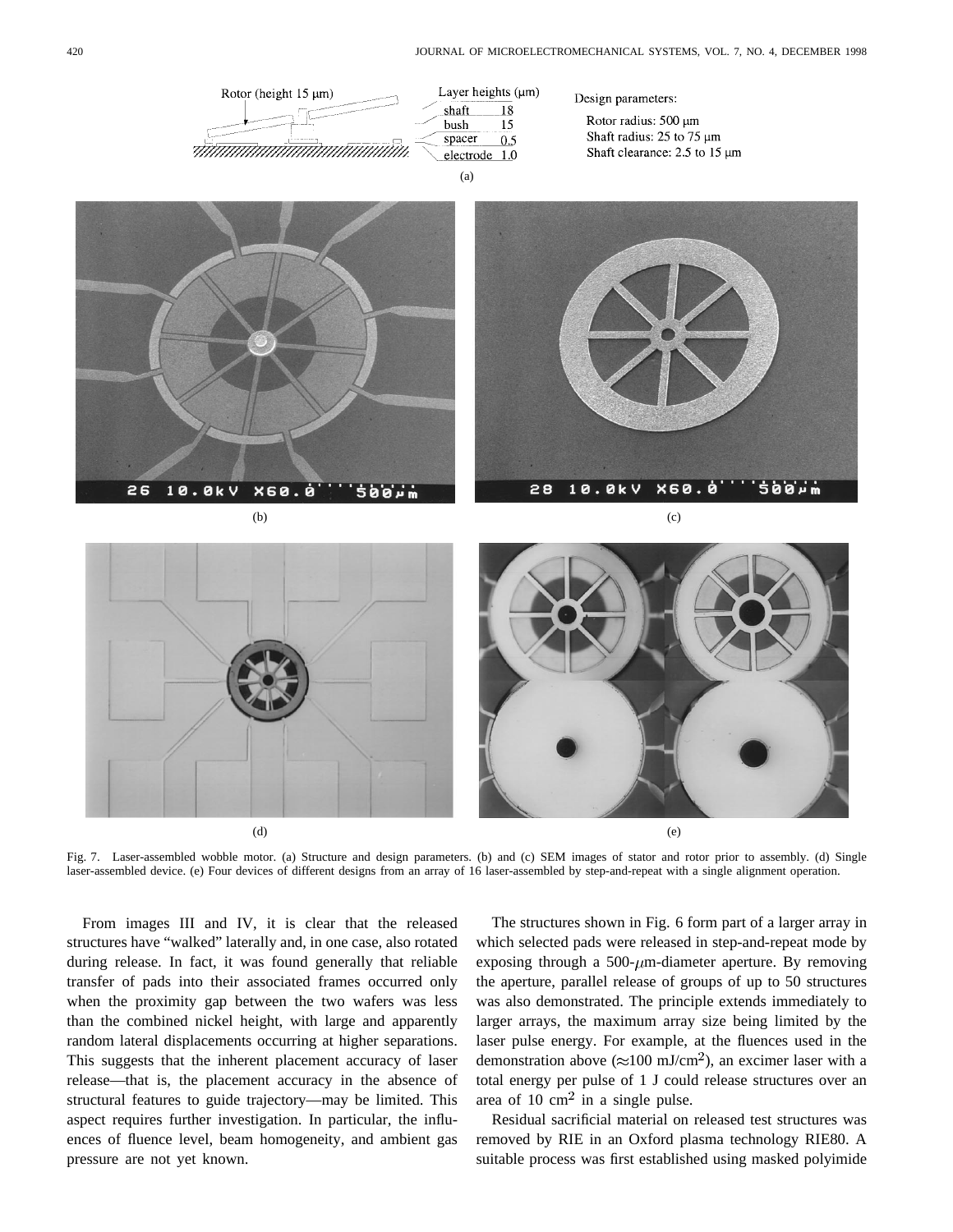layers on silicon. This resulted in the following process conditions being adopted: 50-mT pressure, 180-W radio frequency (RF) power, and 50-sccm oxygen. An etch rate of 0.51  $\mu$ m/min was obtained, corresponding to an etch time of 6 min for a 3- $\mu$ m sacrificial layer. RIE proved to be an effective cleaning method, although some care had to be taken to avoid dislodging released structures when evacuating and venting the process chamber. Inspection of released test structures and final substrates under an optical microscope revealed no evidence either of surface damage arising from the release step or of plastic deformation in the released structures.

To demonstrate the application of laser-assisted assembly to a microelectromechanical device, the technique was used to assemble arrays of wobble motors, based on the design proposed by Paratte and de Rooij [38], [39]. In this device, the rotor moves in the manner of a flipped coin, with the driving field occupying the region between the rotor and an underlying stator. The device is shown in cross section in Fig. 7(a). The stator comprises four nickel levels, which define: 1) a circular array of eight electrodes, with associated contact pads; 2) an annular spacer, which defines the minimum gap between the rotor and electrodes; 3) a bush to raise the rotor center; and 4) a shaft to guide the rotor motion. The rotor is a single-level structure fabricated on a separate substrate. Fig. 7(b) and (c) shows scanning electron microscope (SEM) photographs of the component parts prior to assembly. It is perhaps worth noting that the device could, in principle, be fabricated monolithically, using a five-level sacrificial layer process. However, UV-LIGA processes with so many levels are difficult to implement in practice due to the cumulative effects of height variations in the electroformed metal. Furthermore, extra features (probably requiring two further levels) would be needed to prevent loss of the rotor by fluid transport during wet chemical release.

Arrays of component parts were fabricated on 3-in silica wafers, and devices were laser assembled in step-and-repeat mode using a single initial alignment operation. Although each wafer contained 36 rotors or stators on a square grid (6-mm pitch), the maximum array size that could be assembled in this way was  $4 \times 4$  because of the limited travel of the motorized stages. Fig. 7(d) shows a laser-assembled device at low magnification, while Fig. 7(e) shows four different devices from a single  $4 \times 4$  array, covering two shaft sizes and two rotor designs (spoked and solid).

### V. DISCUSSION

We have demonstrated for the first time a laser-assisted batch assembly method for components formed on silica substrates with polymer sacrificial layers. The test structures used were in the size range where manual assembly would be difficult and time consuming and likely to result in permanent damage to the released parts.

As a general sacrificial release method, laser-driven release offers a number of key advantages over conventional sacrificial layer processing. First, it allows step-by-step release of individual components—or groups of components—from a single sacrificial layer. This type of sequential release could, in principle, be achieved with wet chemical processing, but

only by having a number of different sacrificial materials. Second, wet chemical release is typically a slow process, with the time taken to release a given structure being strongly dependent on the size and shape of its footprint. This is because the etchant can attack the sacrificial material only by undercutting the structure. Laser-driven release, on the other hand, offers short release times (typically 1 ms or less) which are largely independent of geometry. Third, the laser release process avoids the use of wet chemicals, thereby avoiding unwanted motion of released components by fluid transport, surface tension effects during drying, and stick down.

Further work is required to determine the effects of fluence, beam homogeneity and ambient pressure on the inherent placement accuracy of the process, and the likelihood of damaging components. Excimer laser cleaning of released structures should also be investigated as an alternative to RIE, as this would be more compatible with laser-driven release. Cleaning of semiconductor substrates by exposure at low fluence has received growing interest over the past few years [40], and commercial laser cleaning machines are now available.

Another key area for future research is the extension of the laser-assembly technique to MEMS components which cannot be fabricated on UV-transparent substrates, for example, silicon-micromachined parts. Here, we require methods for transferring components, en masse, from their original substrates to appropriate carriers. This might, for example, involve bonding the entire array to a carrier using an epoxy resin and then removing the original substrate by wet etching (of either the substrate itself or a sacrificial layer). The epoxy would then act as a sacrificial layer for the laser-assisted assembly process.

#### **REFERENCES**

- [1] K. E. Petersen, "Silicon as a mechanical material," *Proc. IEEE,* vol. 70, pp. 420–457, 1982.
- [2] M. Mehregany, K. G. Gabriel, and W. S. Trimmer, "Integrated fabrication of polysilicon mechanisms," *IEEE Trans. Electron Devices,* vol. 35, no. 6, pp. 719–723, 1988.
- [3] L. S. Fan, Y. C. Tai, and R. S. Muller, "Integrated movable micromechanical structures for sensors and actuators," *IEEE Trans. Electron Devices,* vol. 35, no. 6, pp. 724–730, 1988.
- [4] A. Selvakumar and K. Najafi, "High density vertical comb array microactuators fabricated using a novel bulk/poly-silicon trench refill technology," in *Tech. Dig., Solid State Sensors and Actuators Workshop,* Hilton Head, SC, 1994, pp. 138–141.
- [5] W. Ehrfeld and D. Münchmeyer, "Three-dimensional microfabrication using synchrotron radiation," *Nucl. Meth. Phys. Res.,* vol. A303, pp. 523–532, 1991.
- [6] W. Menz, W. Bacher, M. Harmening, and A. Michel, "The LIGA technique—A novel concept for microstructures and the combination with Si-technologies by injection moulding," in *Tech. Dig., IEEE Micro Electro Mechanical Syst. Workshop,* Nara, Japan, Jan. 30–Feb. 2, 1991, pp. 69–73.
- [7] H. Guckel, K. J. Skrobis, T. R. Christenson, J. Klein, S. Han, B. Choi, and E. G. Lovell, "Fabrication of assembled micromechanical components via deep X-ray lithography," in *Tech. Dig., IEEE Micro Electro Mechanical Syst. Workshop,* Nara, Japan, Jan. 30–Feb. 2, 1991, pp. 74–79.
- [8] K. D. Wise, "Integrated microelectromechanical systems: A perspective on MEMS in the 90's," in *Tech. Dig., IEEE Micro Electro Mechanical Syst. Workshop,* Nara, Japan, Jan. 30–Feb. 2, 1991, pp. 33–38.
- [9] M. W. Putty, S. C. Chang, R. T. Howe, A. L. Robinson, and K. D. Wise, "Process integration for active polysilicon resonant microstructures," *Sens. Actuators,* vol. 20, pp. 143–151, 1989.